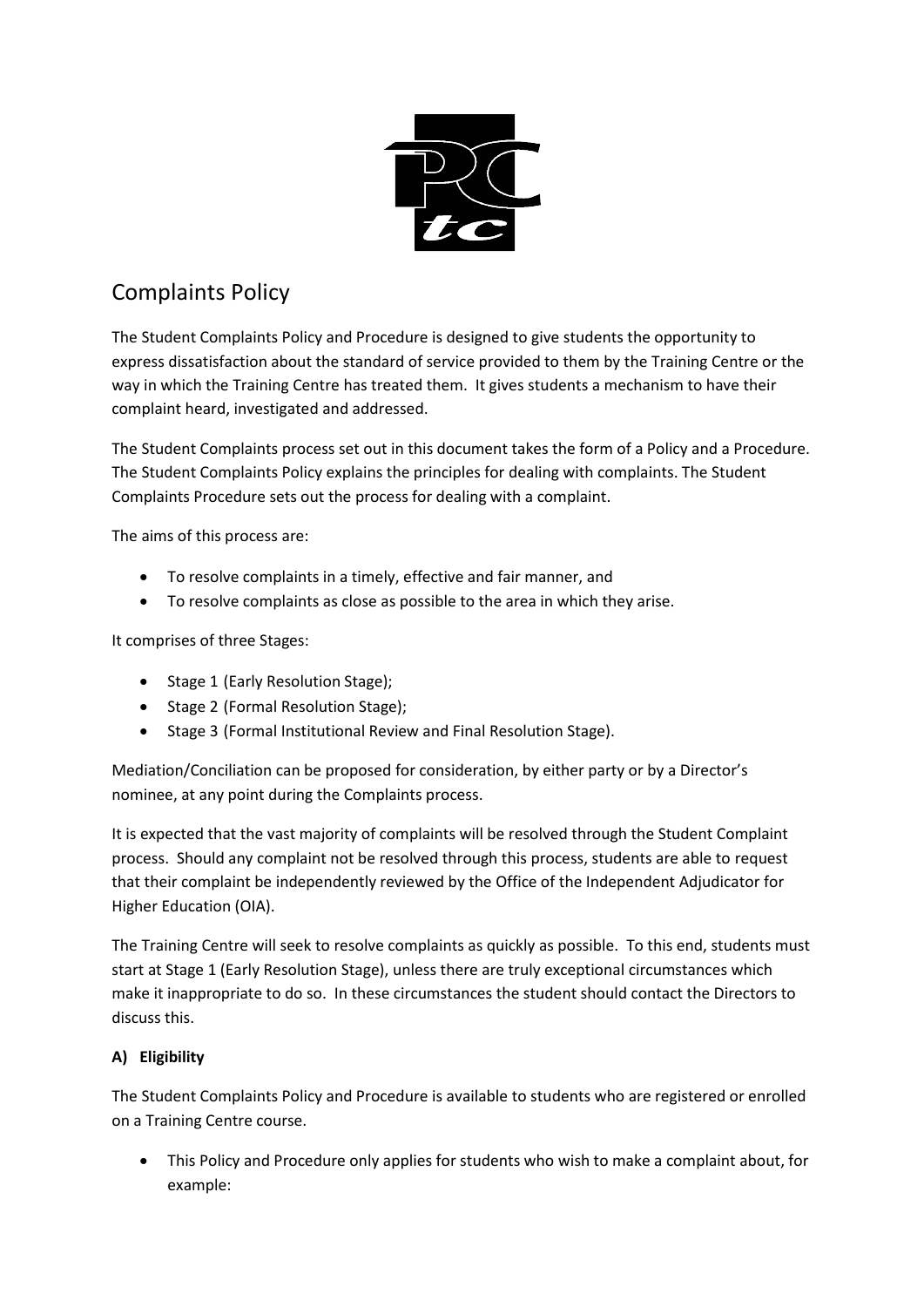- The quality and standards of service provided by the Training Centre, or other action by the Training Centre, or its staff or third party acting on behalf of the Training Centre (subject to Paragraph 4.2.4 below);
- Failure by the Training Centre or its staff to provide a service, or other lack of action by the Training Centre or its staff (subject to Paragraph 4.2.4 below);
- Unsuitable facilities or learning resources;
- Inappropriate behaviour or treatment by a staff member;
- Failure of the Training Centre to follow an appropriate administrative process;

Although the above list is not exhaustive, not every issue raised with the Training Centre can be categorised as a complaint. The following examples are not complaints and would not be eligible for consideration under this process:

- A concern or comment, which is informal and does not require any further action;
- An attempt to challenge an academic decision or to challenge an outcome determined under the Academic Appeal Regulations;
- To complain about the behaviour of a fellow student(s). Such matters should be brought to the attention of the Training Centre;
- If there is a substantive Training Centre regulation, procedure or code relating to any matter which may also be the subject of a complaint. In such circumstances, the Student Complaints Procedure may not be used to deal with that matter, and that matter may only be dealt with under the substantive Procedure. For example this process is not intended for appeals against the decisions of: Assessment Boards; Academic Misconduct Reviews; Extenuating Circumstances Review; (This list is not exhaustive). Separate procedures exist for these functions, and copies of the relevant regulations can be obtained from our accrediting university on the web at www.tees.ac.uk/policies;
- A routine, first-time request for a service;
- A request under the Freedom of Information Act;
- A request under the Data Protection Act;
- A request for information on Training Centre policy or practice;
- A response to an invitation to provide feedback or when feedback is given through the general web;
- Forms or surveys seeking feedback;
- An insurance claim;
- An attempt to have a complaint reconsidered when the Training Centre has already given its final decision and issued a 'Letter of Completion';

#### **B) Timescales**

The Training Centre expects a student who wishes to make a complaint to start at Stage 1 of the Student Complaints Procedure as soon as possible after the event. In any event, the matter must normally be raised with the Training Centre within 30 days of the incident which is the cause of the Complaint.

Complaints should be substantiated with evidence. This should normally be submitted with an Application. However, in exceptional circumstances the evidence should follow within 10 days. If no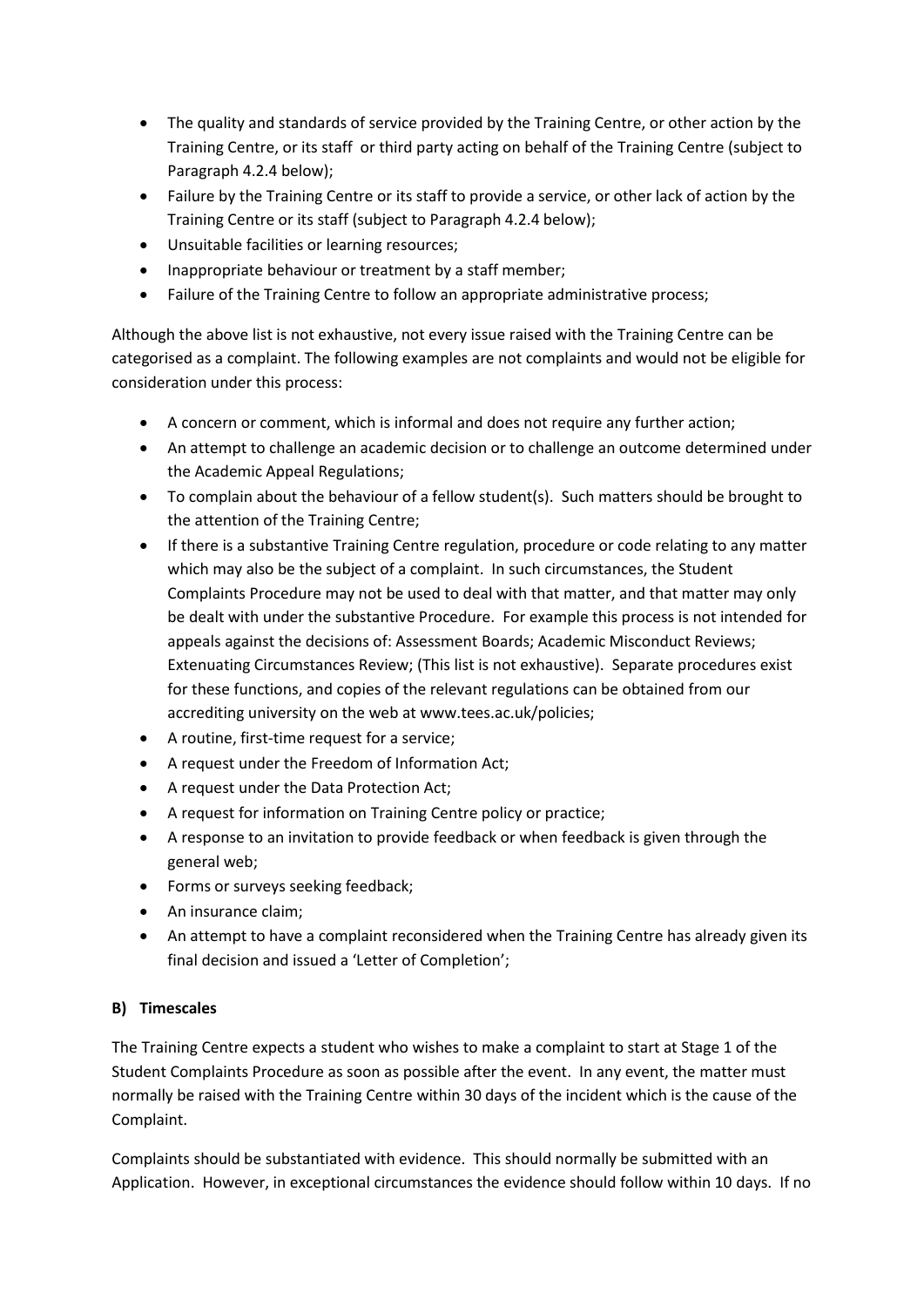subsequent support evidence is received the Training Centre will process the Application based on the available documentation.

Incomplete applications; applications that do not meet the criteria; or late-submissions, will normally be rejected. If a student submits a complaint late, they must enclose with their Application, a written explanation for the late submission. The decision on whether, exceptionally, to accept an Application will be at the discretion of the Directors. A student who is not happy with the decision of the Directors is entitled to submit a request for review as detailed in the Student Complaints Procedure.

This process is also available to former students who have submitted their formal complaint within 30 days of the notification of awards relating to the relevant programme of study

This process shall normally be completed within the timescales in this Policy and Procedure. There may be circumstances where the timescales cannot be met. When this happens the Training Centre will keep the student updated on progress. The Training Centre also expects students to meet the timescales when communicating with the Training Centre, unless there are exceptional circumstances beyond the reasonable control of the student.

Reference to timescales in this process relates to calendar days excluding the Christmas closure period of the Training Centre and statutory bank holidays.

## **C) Legal Proceedings**

The Training Centre tries to resolve complaints through the Training Centre's internal processes. However, if a student chooses to start legal proceedings against the Training Centre, relevant to their complaint, any complaint, will be paused until those proceedings are completed. If the matters complained about are disposed of in those proceedings then the Training Centre may terminate consideration of that complaint and the student would be issued with a 'Letter of Completion'.

#### **D) Simultaneous Applications**

If a student submits a Formal Complaint at the same time as an Application under any other relevant Training Centre process, for example Academic Appeal Regulations, relating to the same set of circumstances, the complaint process will be stayed until the conclusion of the relevant process. In exceptional circumstances, a Director may ask the members of the relevant Panel to consider a complaint at the same time as the relevant issue.

Where consideration of the complaint is incorporated into the process for another process, the Panel, after consideration of the these issues, may make a decision to resolve any issues associated with the complaint, sitting for this purpose as a Panel constituted under Stage 3 of this process.

Where, on receipt and subsequent investigation of a complaint, it appears to the Training Centre that the matter can, in the interest of the student, be better dealt with via another Training Centre process, it will be transferred to that process and the student will be informed of the transfer. Where only a part of the matter raised in the complaint is transferred to the related process, the complaint will be put on hold pending the outcome of that process, or the Stage 3 Complaint Panel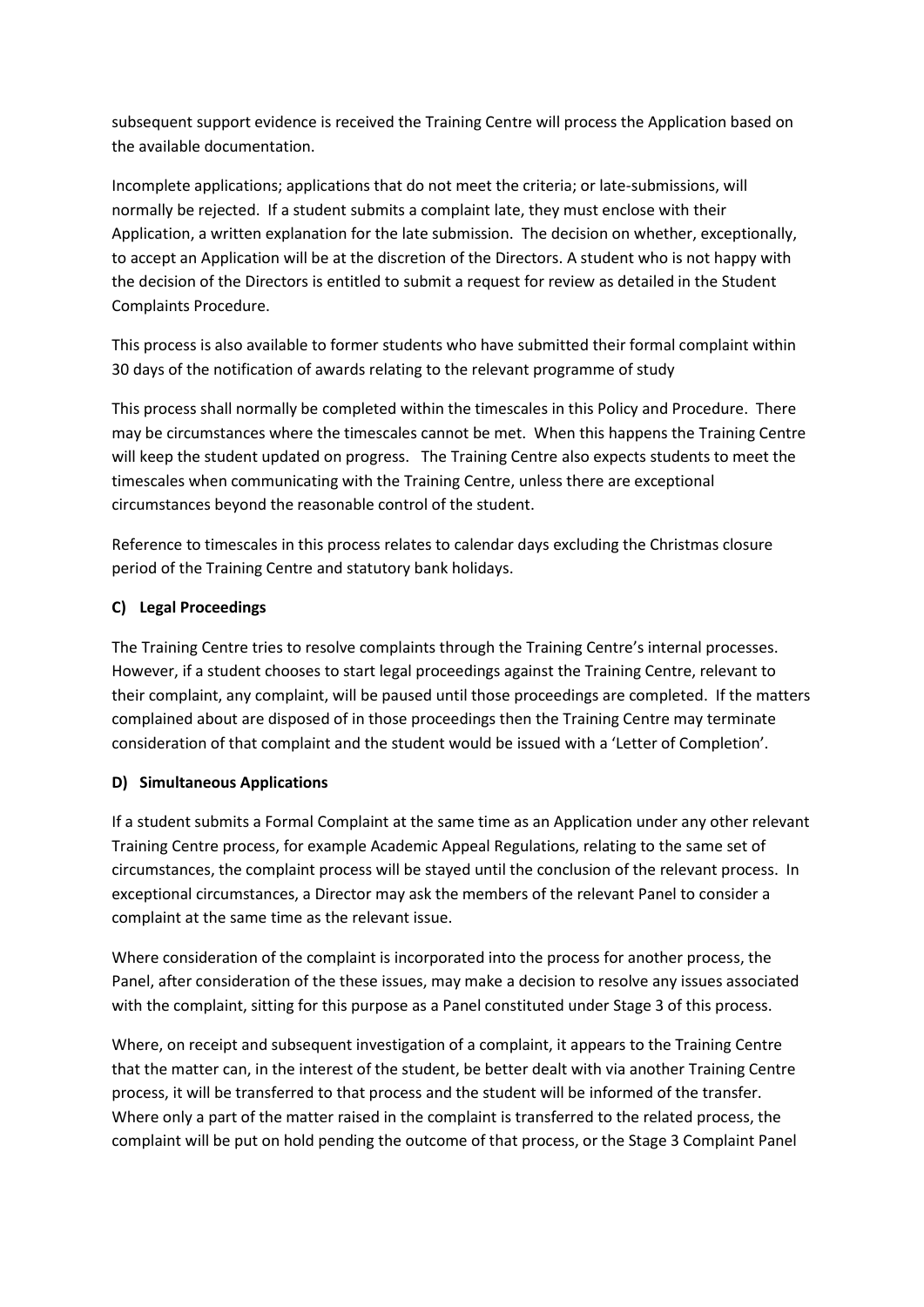may be asked to consider a complaint on the same occasion as consideration of an associated issue. The student will be made aware of the change in time limits for dealing with his/her complaint.

If, after any initial investigation, it appears to the Investigating Officer, that the complaint falls within the scope of any other Training Centre Regulation or Procedure, reclassification of the complaint will be discussed with the student, and the appropriate referral made.

## **E) Fair Treatment**

No student submitting a complaint under this process, whether successfully or otherwise, will be treated less favourably by any member of staff or tutor. All staff and / or tutors involved in handling any stage of a complaint have a duty to ensure that any decision they make regarding assessment of academic work, or the way a student is treated, must not be influenced by the submission of complaint. If evidence to the contrary is found, the member of staff may be subject to action under the Training Centre's Staff Disciplinary Procedure.

Where a student, tutor or staff member believes that consideration of a complaint is likely to affect the relationship, all parties will be expected to continue that relationship in a professional manner. Only in exceptional circumstances will the relevant Director consider agreeing to a request for alternative working arrangements whilst the complaint is being investigated.

The relevant Director or Investigating Officer will keep the parties updated, as necessary, on the progress and outcome of a complaint.

#### **F) Group Complaints**

A group of students may use this process, but the group must identify, on their Student Complaint Form, one person as spokesperson and correspondent. Each member of the group must be able to demonstrate that he/she has been affected by the matter which is the subject of the application. All students must agree, in writing, to the spokesperson acting on his/her behalf. Students who have not associated themselves with the complaint, at the point of submission, will not normally be permitted, subsequently, to do so.

#### **G) Third Party Complaints**

Representation of a student under this process cannot be made by a third party unless written consent is received from the student allowing an individual to act on his/her behalf. This includes complaints submitted by a legal representative, parent, guardian, or spouse of the student. Where consent is provided to and accepted by the Training Centre, all communications relating to this process will be made through the nominated individual only.

#### **H) Anonymous Complaints**

A complaint will not be dealt with by the Training Centre if submitted anonymously. However, Officers of the Training Centre may need to take action if evidence is presented that a risk to the public exists.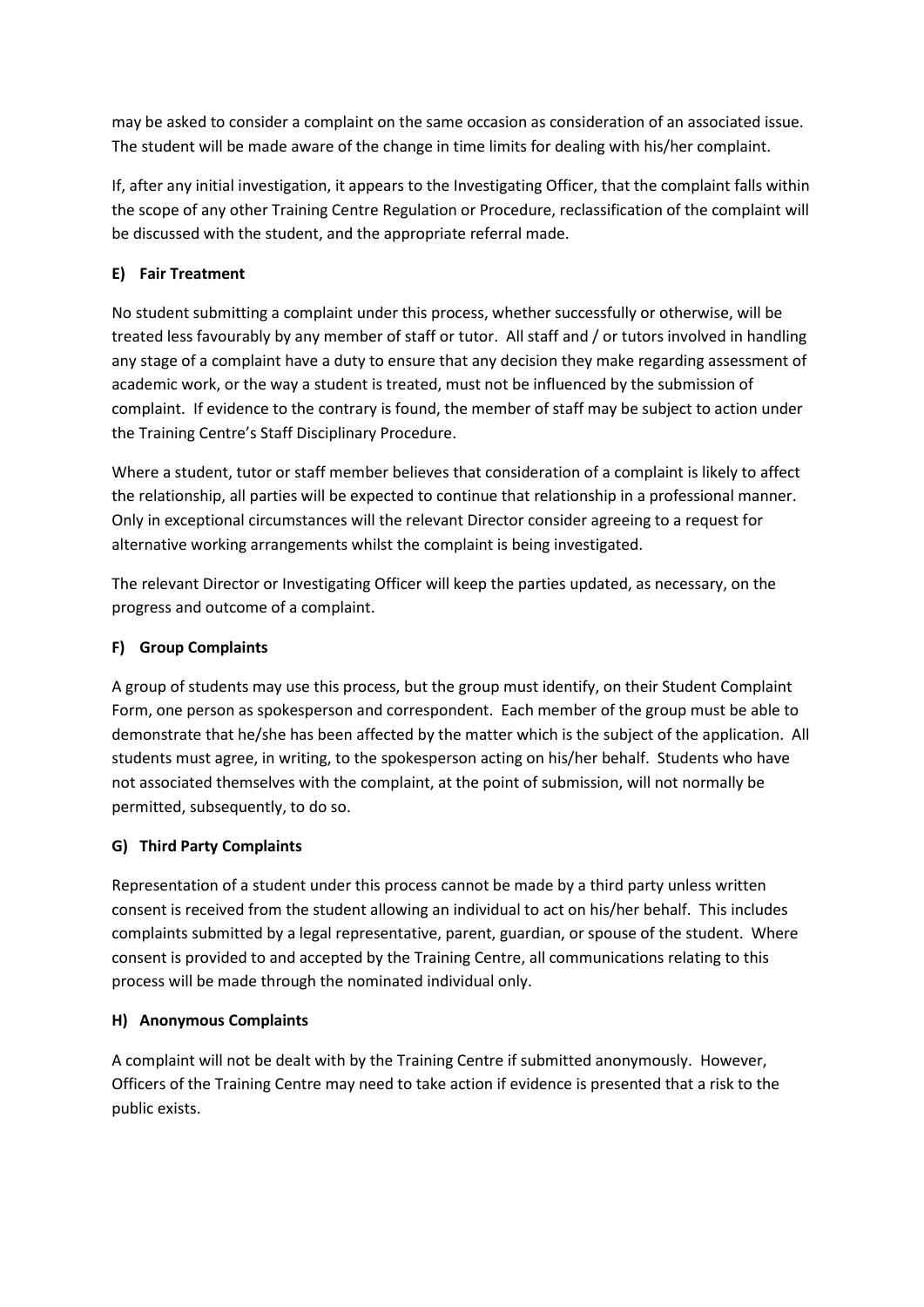#### **I) Frivolous, Vexatious or Malicious Complaints**

During the investigation of the complaint, if the Investigating Officer determines that the complaint is wholly without substance or merit, or is frivolous or vexatious or malicious, then the complaint will be referred to a Director.

The Investigating Officer will inform the student that this process is suspended and the likely duration of the suspension.

If the complaint is found to be wholly without substance or merit, frivolous, vexatious or malicious, the student's complaint will be closed and they will be issued with a 'Letter of Completion'. The Training Centre may consider invoking the Training Centre Student Disciplinary Regulations.

#### **J) Access to Information**

The Training Centre recognises that it has to balance its obligations to, and rights of, staff and / or tutors and the rights of students. As such, those whom complaints have been made about have a right to know what is being claimed and who is making a complaint. Where a complaint is made through this process, a copy of the complaint will be supplied to the member of staff who is being complained about by the relevant Investigating Officer or the member of staff's line manager, and that person has the right to respond to the complaint and to receive support and representation from a friend or Union representative.

## **K) Confidentiality**

Information provided by students under this process will be handled in confidence, and released only to those members of staff who need it for the purposes of investigating and responding to the complaint. No third party will receive any information other than is necessary in order to obtain the information required. Breach of confidentiality may result in formal disciplinary action being taken through the Training Centre's Student or Staff Disciplinary Procedure.

A copy of the complaint or the substance of a complaint will be circulated to the individual(s) who are the subject of the complaint by the relevant Investigatory Officer. Students who object to disclosure of information about their complaint to others directly involved will be reminded by the Investigating Officer that it is not permissible to undertake an investigation involving a named individual without informing that individual, and that, consequently, it is not normally possible to resolve such a complaint without the participation of the relevant staff/students.

Any outcome of a Meeting/Hearing will be confidential until formal notification is sent to the parties.

The relevant Director or Investigating Officer is responsible for ensuring that any member of staff, who is the subject of a complaint, is informed of the outcome of the complaint.

#### **L) Disciplinary Matters**

If, at any time during the investigation of a complaint, it appears that the complaint raises allegations of misconduct which would be more appropriately dealt with under the Training Centre's Student Disciplinary Procedures, the Staff Disciplinary Procedures, or the Students' Union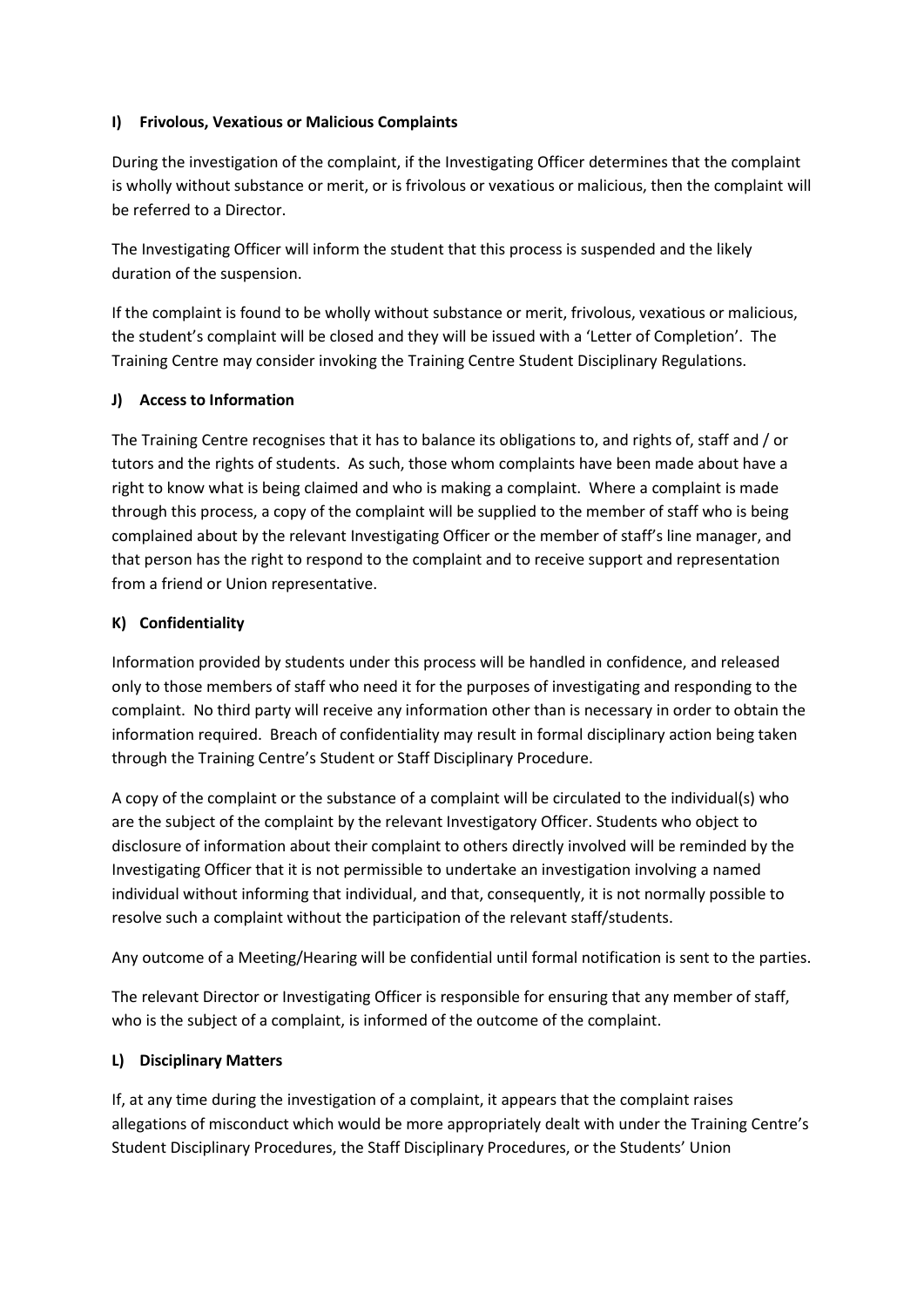Disciplinary Procedures, the matters may be dealt with under such Disciplinary Regulations instead of the operation of this process.

Any decision to invoke Disciplinary Regulations as a result of a complaint will be taken after consultation with the Directors. If it is deemed appropriate to invoke Disciplinary Regulations, the investigation of all aspects of the complaint which relate to an individual will take place under the Disciplinary Regulations, and a Panel constituted under such Disciplinary Regulations may make recommendations to resolve any associated complaint, sitting for this purpose also as a Panel constituted under Stage 3 of this Procedure. The Disciplinary Panel will take into account all allegations against an individual which were identified in the complaint, thereby rendering those matters unacceptable as the grounds for consideration under the Student Complaints Policy and Procedure insofar as they relate to the individual. If a disciplinary allegation is severable from investigation of other aspects of a complaint, the Directors may agree to simultaneous operation of the Student Complaints Policy and Procedure and the Disciplinary Procedure.

The Student Complaints Procedure cannot be used as an attempt to challenge findings of fact and/or determination of issues by a Disciplinary Panel.

#### **M) Timings of all Communications**

This process shall normally be completed according to the timescales shown in this process. There may be circumstances when the timescales cannot be met. When this happens the Training Centre will keep the student and relevant members of staff updated. Likewise, the Training Centre expects students to meet the time limits in communicating with the Training Centre, unless there are exceptional circumstances, beyond the student's control, which prevent this.

For the purpose of this process written communication with a student and School/Department can be in paper or electronic format, for example email.

#### **N) Expenses**

In the event that a case is upheld during the formal process, the Training Centre will consider meeting reasonable and proportionate incidental expenses such as travel (within the UK), subsistence and accommodation costs where the Training Centre is satisfied that it was necessary for the student to incur such expenses. Expenses will not be met without the production of original copies of receipts to the Training Centre, and any monies will not be paid until conclusion of this process. Students are required to submit claims, in writing, to the Training Centre. Students who are in doubt should check in advance with the Training Centre, as to the acceptability of any expenses that he/she is proposing to incur. The decision on whether to meet incidental expenses will be made by the Directors and this decision will be final.

The student or member of staff will initially be responsible for paying the costs for his/her friend's attendance at any Meeting/Hearing, and third party costs will only be reimbursed subject to approval by the Directors.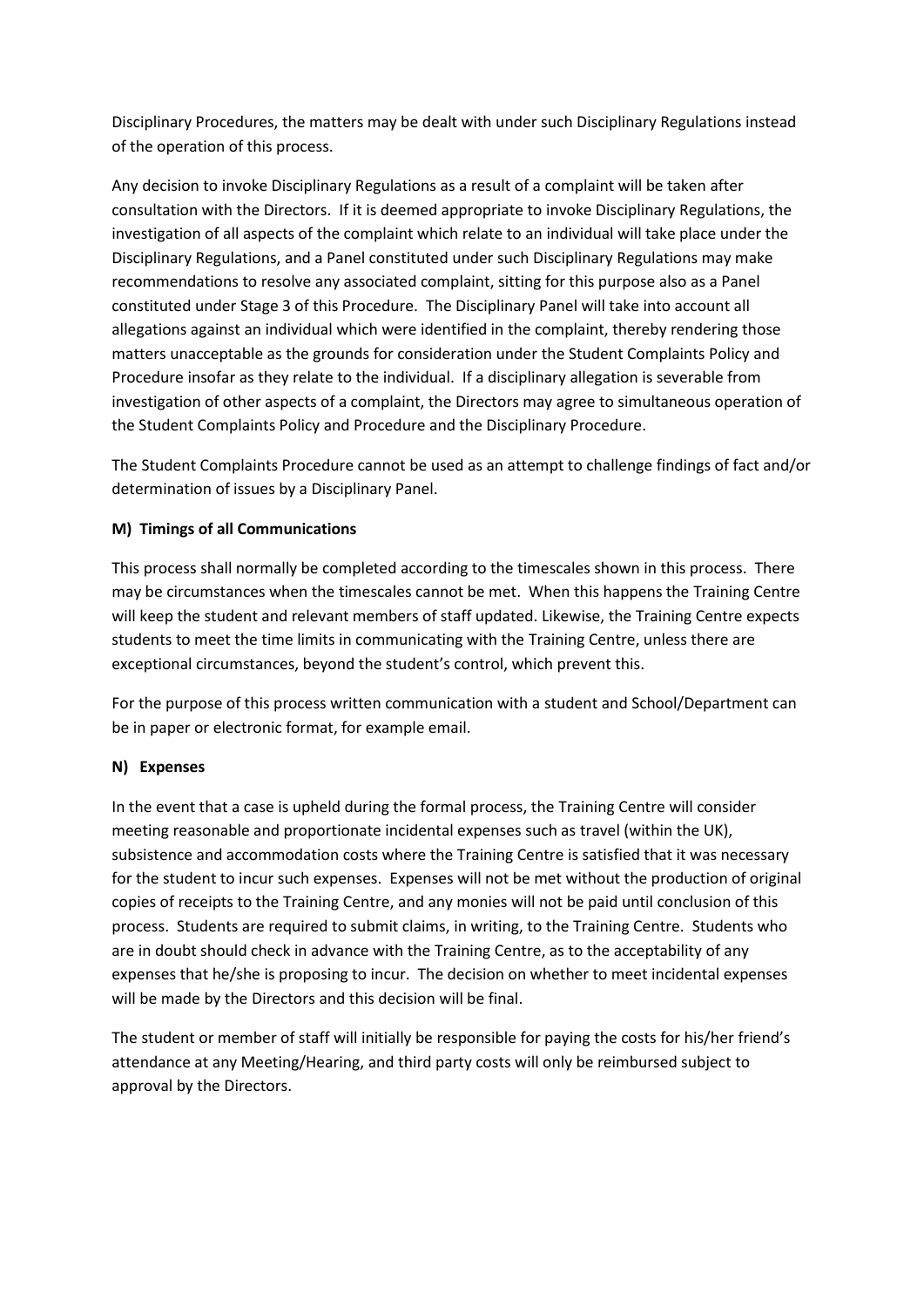#### **O) Attendance at Meetings or Hearings**

Students and the relevant member of staff are expected to attend all relevant Meetings/Hearings convened under this process.

If a student or member of staff does not attend a Meeting/Hearing, without providing a good reason for their non-attendance in advance, the Meeting/Hearing may proceed in their absence. If this happens, the complaint will be considered on the evidence available at the time.

If, for good reason, a student or member of staff is unable to attend a Meeting/Hearing, then they may request that the Meeting/Hearing is postponed until a later date, or request that a third party attend the Meeting/Hearing on their behalf. The decision on whether a Meeting/Hearing will be deferred will be made by the relevant Chair.

A student or member of staff also has the right to be accompanied to the Meeting/Hearing by a friend. The 'friend' is entitled to speak or act on the student's/member of staff's behalf.

If a student, or member of staff is accompanied at any Meeting/Hearing by a friend, it is their responsibility to provide all relevant notices, communications, and documents to their friend.

The student, or member of staff, must provide the name of the representative to the relevant Chair of the Meeting/Hearing 5 days prior to any Meeting/Hearing.

#### **P) Behaviour at Meetings/Hearings**

All participants are expected to behave in an orderly and non-confrontational manner. If the appropriate Chair believes it necessary, they may adjourn proceedings if, in their opinion, progress of the Meeting/Hearing is being hampered.

#### **Q) Location of Meetings/Hearings**

Any Meeting/Hearing will normally be held at the Training Centre's offices at Crow Trees, Bradford. Students and staff / tutors based in other locations may participate in Meetings/Hearings via electronic communication, for example Zoom. Students and Staff who wish to use electronic communication to attend a Meeting/Hearing must inform the Training Centre prior to the Meeting/Hearing.

#### **R) Recording of Proceedings**

The audio recording of Meetings/Hearings held under this process is prohibited subject to such reasonable adjustments as may be agreed by the Training Centre where required under the Equality Act 2010.

#### **S) Monitoring and Evaluation**

A record of all complaints should be kept by service providers in a secure central location within the Training Centre.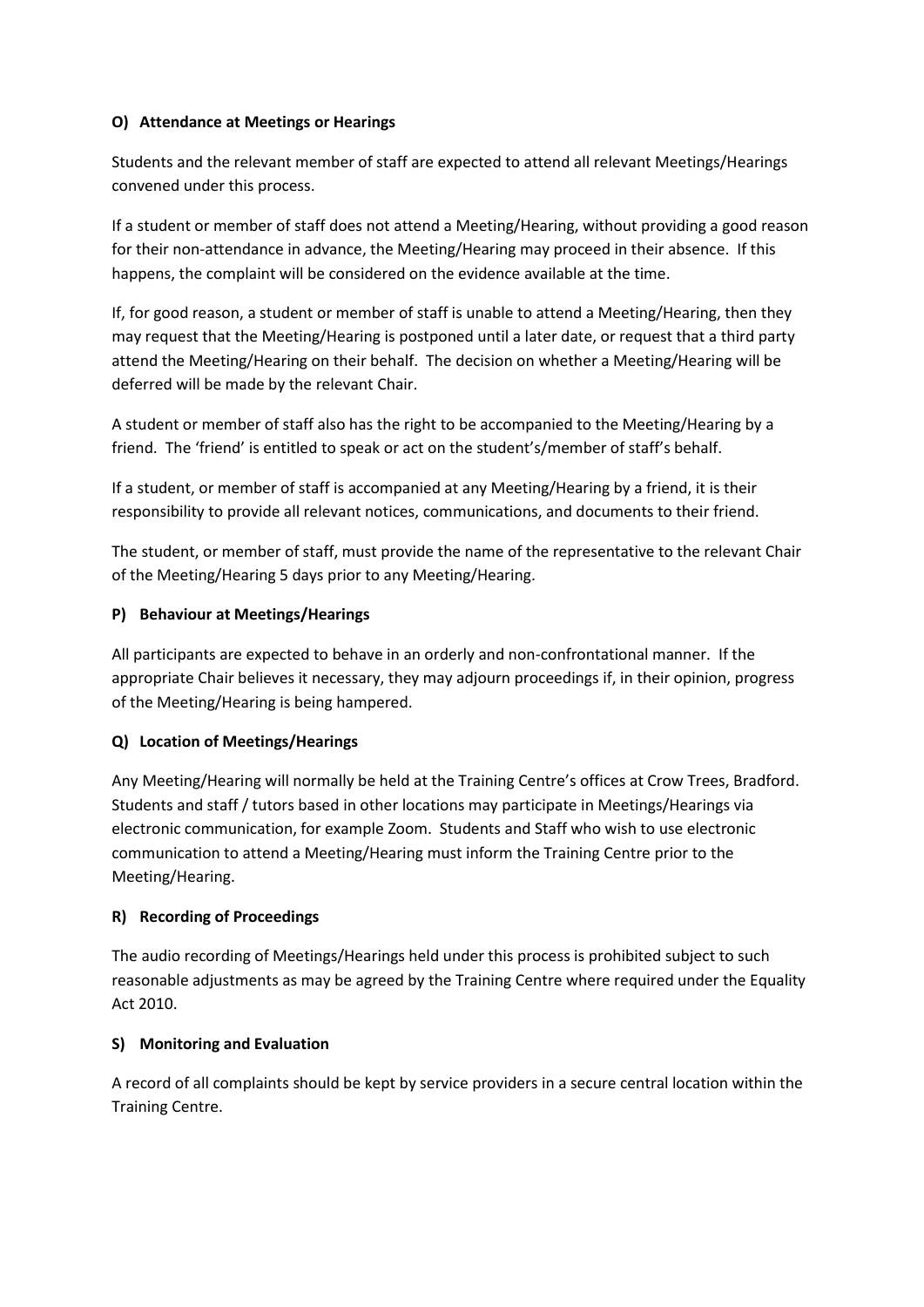Where a complaint has been made directly to a Director and is being investigated under Stage 2, the Investigating Officer must immediately provide a copy of the complaint to the Training Centre for monitoring and review.

Each Director will review regularly all complaints received since the last annual review, and will use his/her reasonable endeavours to take such action as may be necessary to resolve any apparently persistent, and potentially avoidable, causes of complaint.

Each Director will, at the end of an academic year, provide the Training Centre with a report on Early Resolution Complaints dealt with during the past academic year.

Once a year, the Training Centre's Academic Quality and Standards Policy Committee and the Academic Board will complete a written report. That report shall provide statistical data, identify any trends or wider issues and make any observations and/or recommendations that may assist the Training Centre to further good practice in the management of the this process.

#### **T) Mediation/Conciliation**

Mediation/Conciliation can be proposed for consideration, by either party or by a Director, at any point during the Complaints process.

If the dispute resolves through this process, then an agreement between the parties will be put in writing to form a binding agreement as a full and final settlement to the complaint.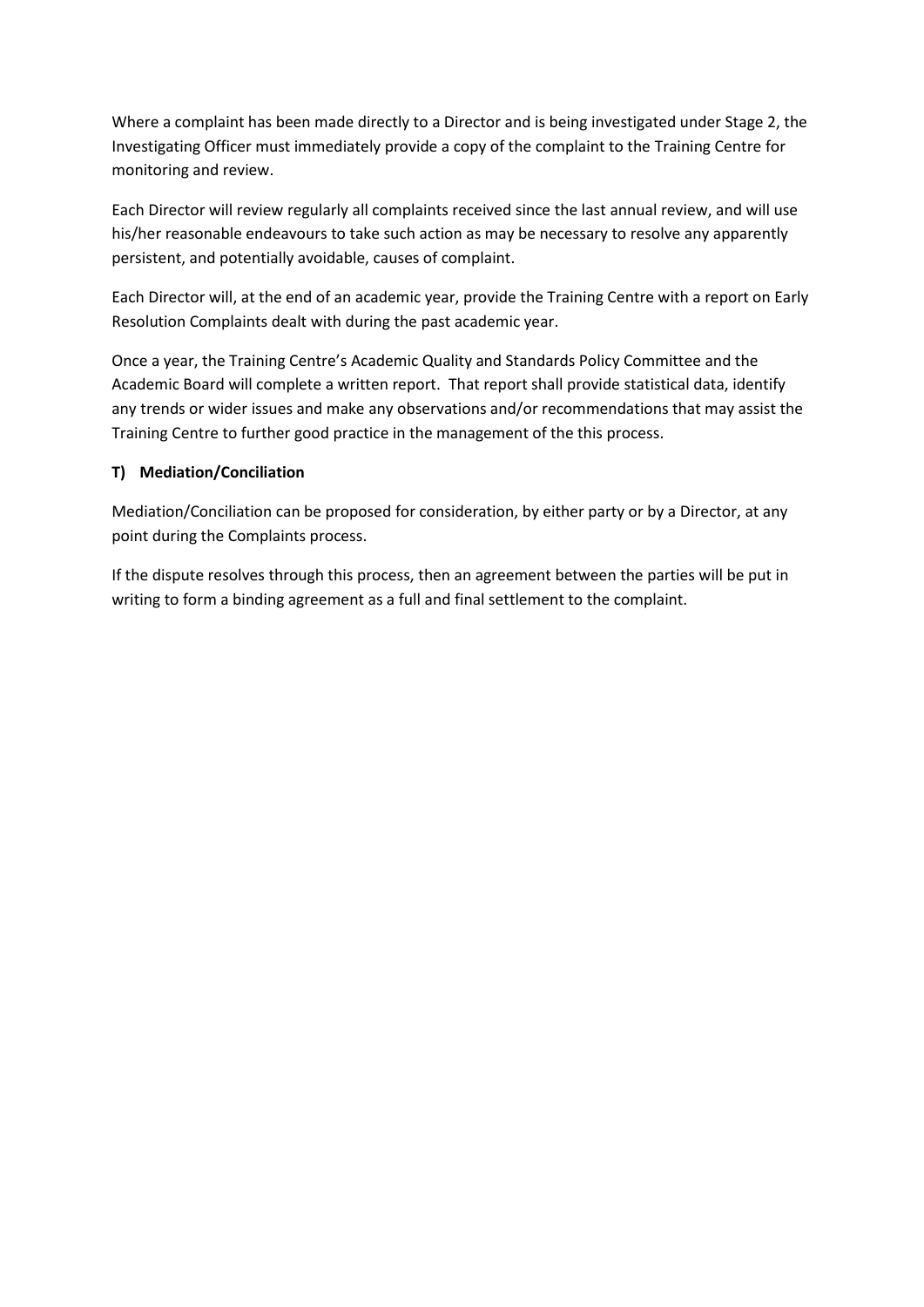## Student Complaints Procedure

## **A) Introduction**

The Student Complaints Procedure is intended to be read in conjunction with the Training Centre's Student Complaints Policy. The Student Complaints Policy explains the principles for dealing with Complaints and the Procedure explains the process.

The Student Complaints Policy and Procedure is designed to give students the opportunity to express dissatisfaction about the standard of service provided to them by the Training Centre or the way in which the Training Centre has treated them. It gives students a mechanism to have their complaint heard, investigated and addressed.

The aims of this process are:

- To resolve complaints in a timely, effective and fair manner, and
- To resolve complaints as close as possible to the area in which they arise.

The Training Centre's Student Complaints Procedure is intended to provide a timely and effective process with a focus on resolution and fair treatment. It comprises of three Stages:

- Stage 1: Early Resolution Stage is the stage where straightforward concerns should be resolved swiftly and effectively at the point at which a complaint is made, or as close to that point as possible.
- Stage 2: The Formal Stage is appropriate where a student is dissatisfied with the outcome of the resolution attempted at Stage 1 or where early resolution is not possible or appropriate due to the complexity or seriousness of the case.
- Stage 3: The Review Stage is where the student can appeal to a higher body within the Training Centre for a review of the process to ensure that appropriate procedures were followed and that the decision was reasonable.

Mediation/Conciliation can be proposed for consideration, by either party or by the Directors, at any point during the Complaints process.

It is expected that the vast majority of complaints will be resolved through the Student Complaint process. Should any complaint not be resolved through this process, students are able to request that their complaint be independently reviewed by the Office of the Independent Adjudicator for Higher Education (OIA).

The Training Centre will seek to resolve complaints as quickly as possible. To this end, students must normally start at Stage 1 (Early Resolution Stage).

#### **B) Stage 1 – Early Resolution Stage**

Students are encouraged to raise complaints as soon as they become aware of the problem. Stage 1 Complaints may be made in person, by email, in writing or by phone. The purpose of this stage is to attempt to resolve the matter as quickly as possible.

Where a Stage 1 complaint is made, the Investigating Officer will consider the following: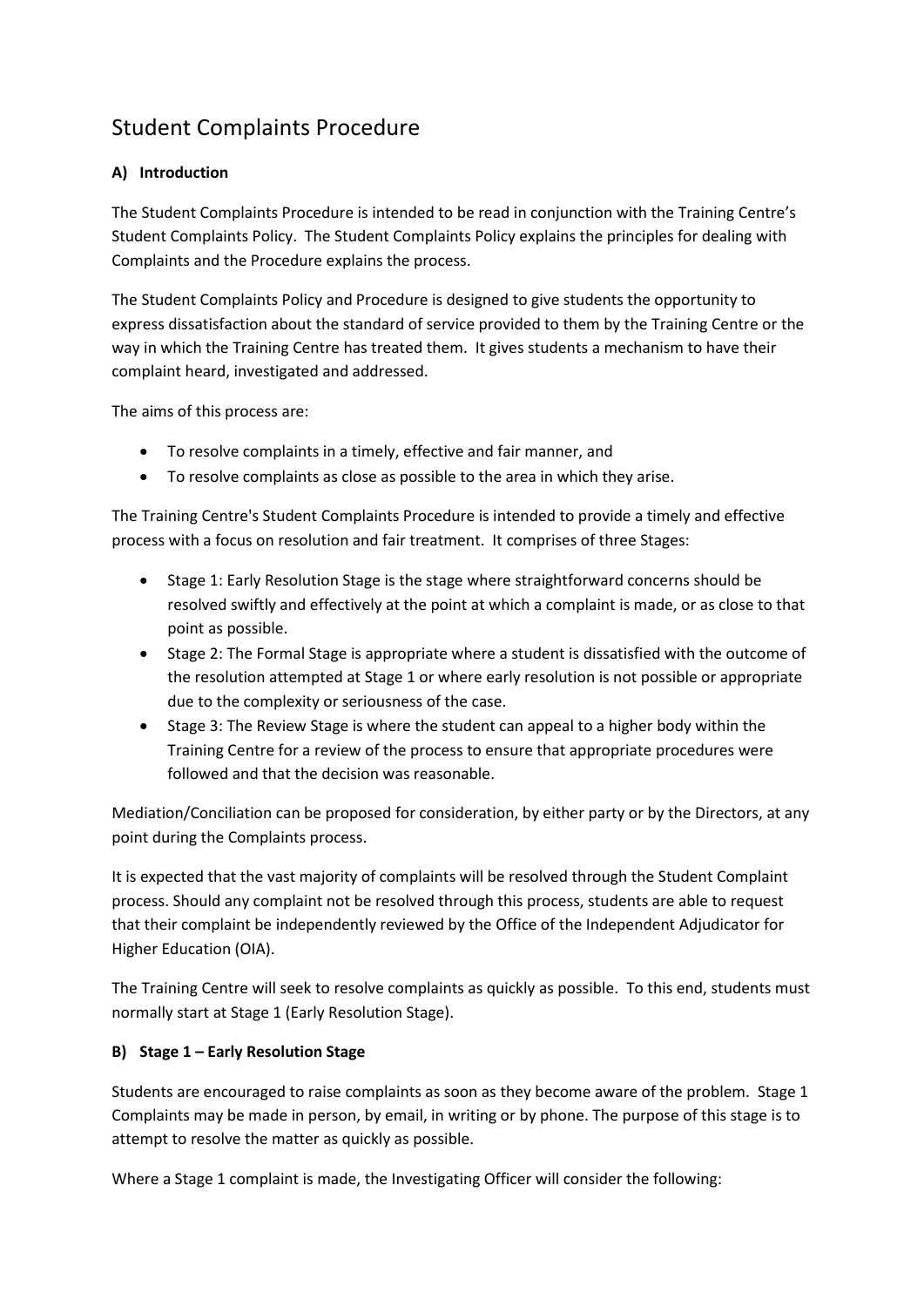- What specifically is the complaint about and which area(s) of the Training Centre are involved?;
- What outcome is the Complainant hoping to achieve?;
- Is the complaint straightforward and likely to be resolved or responded to after appropriate investigation or by using an existing Training Centre policy?;
- Is there another member of staff who can resolve the complaint more effectively than I can?
- Are there any sources of assistance or support that the student can be directed towards?
- Is mediation/conciliation appropriate in this case?

Early Resolution may be achieved by providing an on the spot explanation of why the incident or problem occurred and/or an apology, as appropriate, along with an explanation of what will be done to stop a recurrence.

If responsibility for the incident or problem being complained about lies in the staff member or tutor's area of work, every effort will be made to resolve the problem at the source. If responsibility lies elsewhere, the staff member or tutor receiving the complaint will liaise with the relevant area in an attempt to resolve the problem for the student. If the staff member is not able to resolve or respond to the complaint themselves, they will identify who can progress the Complaint and the student will be informed.

Stage 1 will typically be completed with 30 days, though a resolution should be sought as quickly as possible. In exceptional circumstances a short extension of time may be necessary to increase the possibility of resolving the complaint. Where an extension is required the student will be kept informed.

The outcome of the Stage 1 Complaint should normally be communicated to the student verbally, by phone, and will normally be followed up in writing or by email. The response to the student will address all the key elements raised in the complaint and will explain the reasons for the determinations made, including any agreed resolutions. The student should be advised of their right to submit a Stage 2 Complaint and referred to the Procedure. The Stage 2 Complaint must normally be received within 10 days following the outcome of the Stage 1 process being communicated to the student, otherwise the complaint will be considered closed.

## **C) Stage 2 – Formal Resolution Stage**

Complaints taken to Stage 2 will already have been considered at Stage 1 unless there are exceptional reasons why this was inappropriate. In these circumstances a student must make a clear case in their Application as to why they did not pursue their case via Stage 1.

The purpose of conducting an investigation at Stage 2 is to establish all of the facts relevant to the complaint and to provide a full, objective, and proportionate response.

A Stage 1 Complaint will be moved to Stage 2 when:

- Stage 1 has been attempted but the student remains dissatisfied following receipt of the Stage 1 outcome;
- The Training Centre believes that the problems raised by the student are complex, or the implications are significant and require detailed investigation.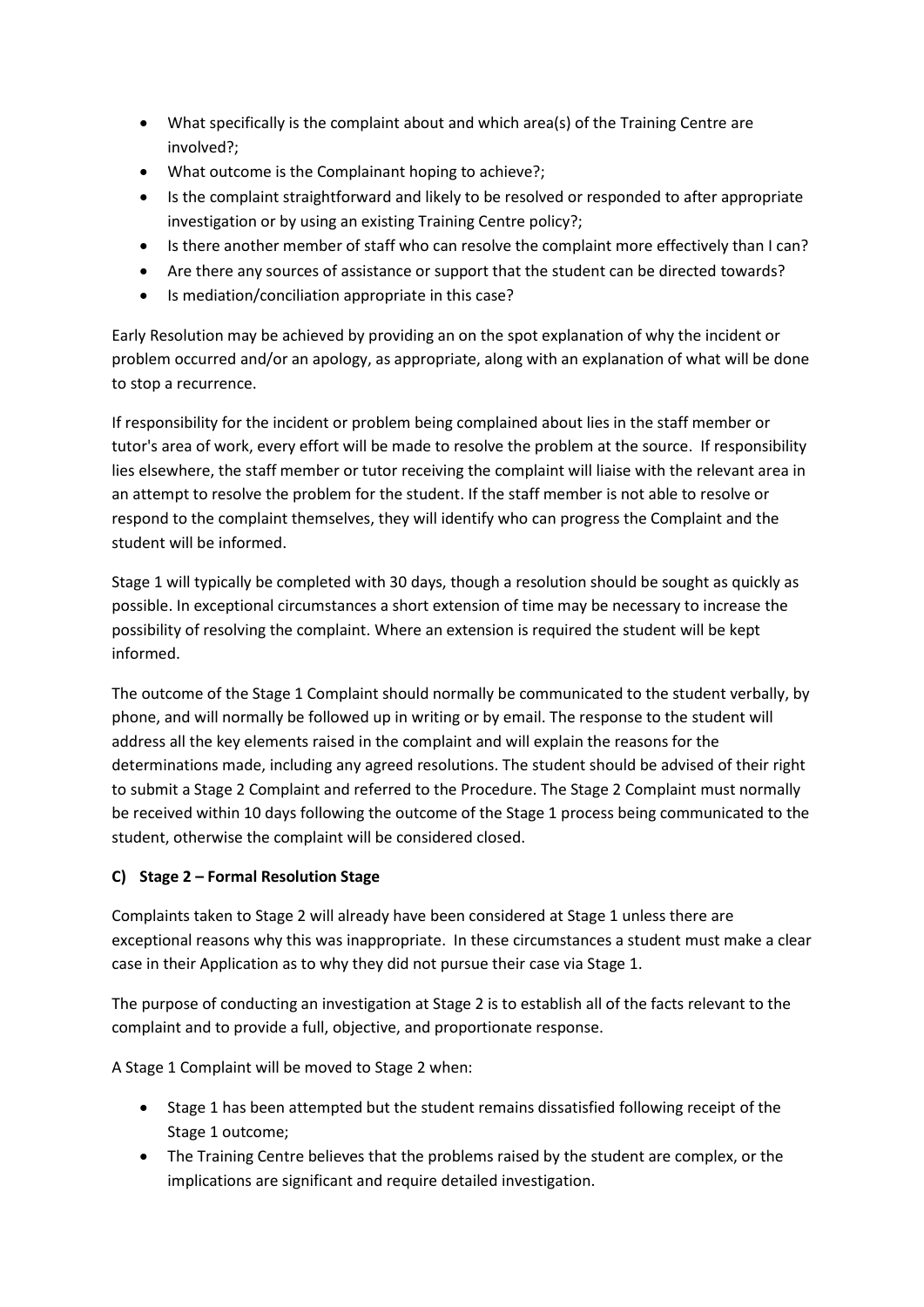If a student remains dissatisfied after Stage 1 and wishes to escalate the complaint within the Training Centre they must complete a Stage 2 Application Form. Students can get a Stage 2 Application Pack from the Training Centre's main office. The Stage 2 Complaint must normally be received within 10 days following the outcome of the Stage 1 process being communicated to the student, otherwise the complaint will be considered closed.

A student must normally be able to substantiate their case with evidence, and this should be submitted with their Application Form. The evidence should normally be the original and not a copy.

Where the Application is submitted to the Training Centre within the required timescales, it is expected that the supporting documentary evidence will be submitted at the same time. Where the submission of supporting documentary evidence is not possible, due to circumstances outside the student's control, the Application Form should be submitted prior to the deadline date together with a clear statement that evidence will follow, normally within 20 days. If no subsequent support evidence is received the Training Centre will process the Application based on the available documentation.

The Training Centre, on receipt of the Application, if necessary, will have the right to ask for further clarification and/or information from the student prior to referring the Application to the relevant Director for delegation to, if appropriate, an Investigating Officer. This Investigating Office at this stage should not have been the same Investigating Officer appointed at the Early Resolution Stage,

Students are advised to retain a copy of their Application Form and supporting documentation. Documents supplied as part of the application process will not normally be returned. Where photocopies of documents are submitted, the student may be required to provide the Training Centre with sight of the original documents in order to verify their authenticity.

Receipt of the Application will normally be acknowledged by the Training Centre within 3 days of its receipt.

The Training Centre will send the Application to the appropriate area of the Training Centre where a member of staff will be responsible for investigating the Stage 2 Complaint.

The relevant Director is ultimately accountable for the outcome issued in Stage 2. However, another senior member of staff in the School/Department may be appointed to oversee the investigation and to write to the student with the Stage 2 outcome. The Investigating Officer will consider a number of key questions:

- What specifically is the complaint? What are the key elements?;
- Why was the student dissatisfied with the suggested resolution at Stage 1? Was any potential resolution offered?;
- What does the student seek to achieve by escalating the complaint to Stage 2?;
- Is mediation/conciliation appropriate in this case?

If the student's expectations appear to exceed the provisions of the Student Protocol in relation to what the Training Centre may reasonably provide, or are not within the Training Centre's power to provide, the student should be advised of this as soon as possible in order to manage their expectations about possible outcomes.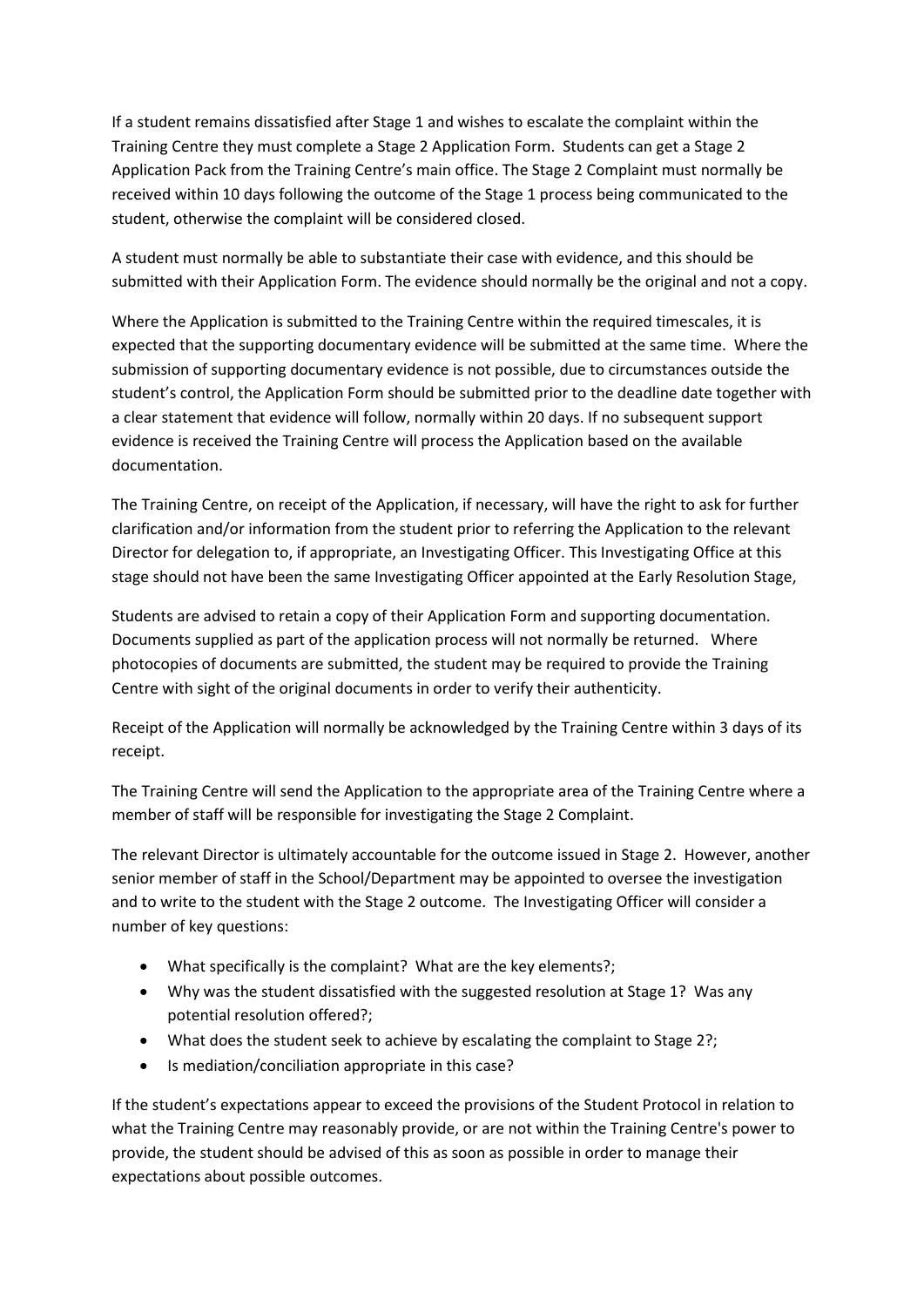A response will be provided to the student typically no later than 27 days from the time that the complaint, and all associated documentation, was received for.

Not all investigations undertaken during Stage 2 will be able to meet the timescales. For example, some Stage 2 Complaints may be so complex that they will require careful consideration and detailed investigation beyond the timescale or there may be an agreement with the student that an Investigatory Meeting should be held. The Investigating Officer should inform the student and Training Centre if they believe there will be a delay in providing a response to the student. The Investigating Officer will keep the student updated on the progress of their complaint. If the student feels the outcome is being unreasonably delayed, s/he can write to the Training Centre as to why s/he feels this is the case. The Training Centre will consider whether and how the case may be expedited or recommend escalation to Stage 3 of the Procedure.

The outcome of Stage 2 will be communicated to the student in writing giving a clear explanation for the determination made on each key element of the complaint and any resolution to the complaint agreed. The student should be advised of their right to escalate the Stage 2 Complaint to Stage 3, the grounds on which this is permissible, the time limit for escalation, the appropriate procedure and the availability of support. Once the outcome has been issued, a record will be kept by the Training Centre detailing the decision reached. If the student does not escalate the complaint to Stage 3 within 7 days, the complaint will then be closed.

A copy of the formal response should be sent to Training Centre and any named individuals who are the subject of the complaint. If the student does not escalate their complaint to Stage 3 they will be issued with a 'Letter of Completion'.

#### **D) Stage 3 – Formal Institutional Review and Final Resolution Stage**

A student who is dissatisfied with the outcome of Stage 2 must submit a Stage 3 review within 7 days of the written outcome of the Stage 2 process being provided to them.

A student may request a review when:

- There is evidence of procedural irregularity or bias at Stage 2;
- The student considers the Stage 2 outcome is not wholly or partially resolved to their satisfaction;

If a student remains dissatisfied after Stage 2 and wishes to escalate the complaint within the Training Centre they must complete a Stage 3 Application Form. Students can get a Stage 3 Application Pack from the Training Centre.

A student must complete all sections of the Application Form as fully as possible, following the guidelines issued in the Stage 3 Application Pack.

The Training Centre, on receipt of the Application, if necessary, will have the right to ask for further clarification and/or information from the student prior to referring the Application to the Directors.

Students are advised to retain a copy of their Application Form and any supporting documentation. Documents supplied as part of the application process will not normally be returned. Where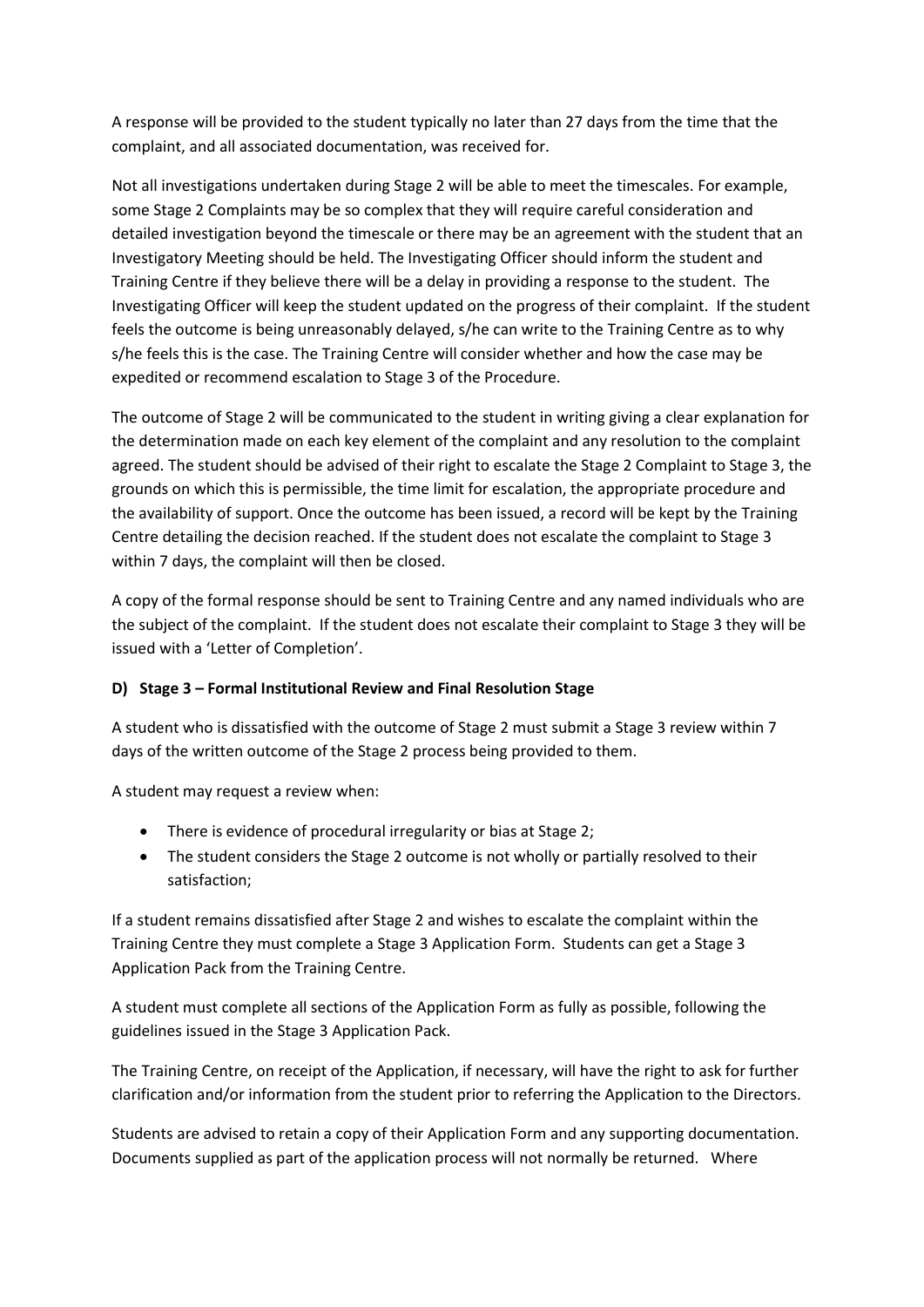photocopies of documents are submitted, the student may be required to provide the Training Centre with sight of the original documents in order to verify their authenticity.

Receipt of the Application will normally be acknowledged by the Training Centre within 3 days of its receipt.

The Training Centre will send the Stage 3 Application and other appropriate documentation to the Directors who will make a determination as to whether the case is suitable for considered at Stage 3. A copy will also be sent to the Investigating Officer at Stage 2 for their information.

Within 10 days of the receipt by the Directors (or within such longer period as may be reasonably necessary), the Directors will personally review the complaint and may either:

- Request further evidence from the student. This information should be provided to the Directors within 3 days and/or;
- Convene a meeting of the Complaints Panel or;
- Ask the parties if they would be willing to participate in mediation/conciliation if not previously used;
- Endorse the Stage 2 outcome and issue the student with a 'Letter of Completion' and the internal processes will be closed.

The decision of the Directors will be communicated to the student, Training Centre, and the Investigating Officer at Stage 2 in writing.

## **E) Procedure for a Stage 3 Complaints Panel**

If the Directors agrees that a Complaints Panel is to be convened the following processes will be followed.

The Panel shall consist of three members who have had no prior involvement with the student, or previously participated in the case under consideration. A Panel will have the following membership:

- A Director (who shall Chair the Panel);
- One Training Centre tutor not related to the case.

The Panel may choose to conduct business if one member, due to exceptional circumstances, is unable to be present for any reason.

The Panel will have a secretary, who will attend in an advisory capacity.

#### **F) The Process for a Hearing**

On confirmation from the Directors to convene a Panel, the Training Centre will ask the relevant Director to provide their written observations relating to the complaint within 10 days. These observations will be included in the documentation provided to the Panel.

Meetings of the Panel will normally be held within 20 days from receipt of the information from the relevant Director. The student and the Training Centre representative will be advised by the Training Centre of the date and time of the Hearing.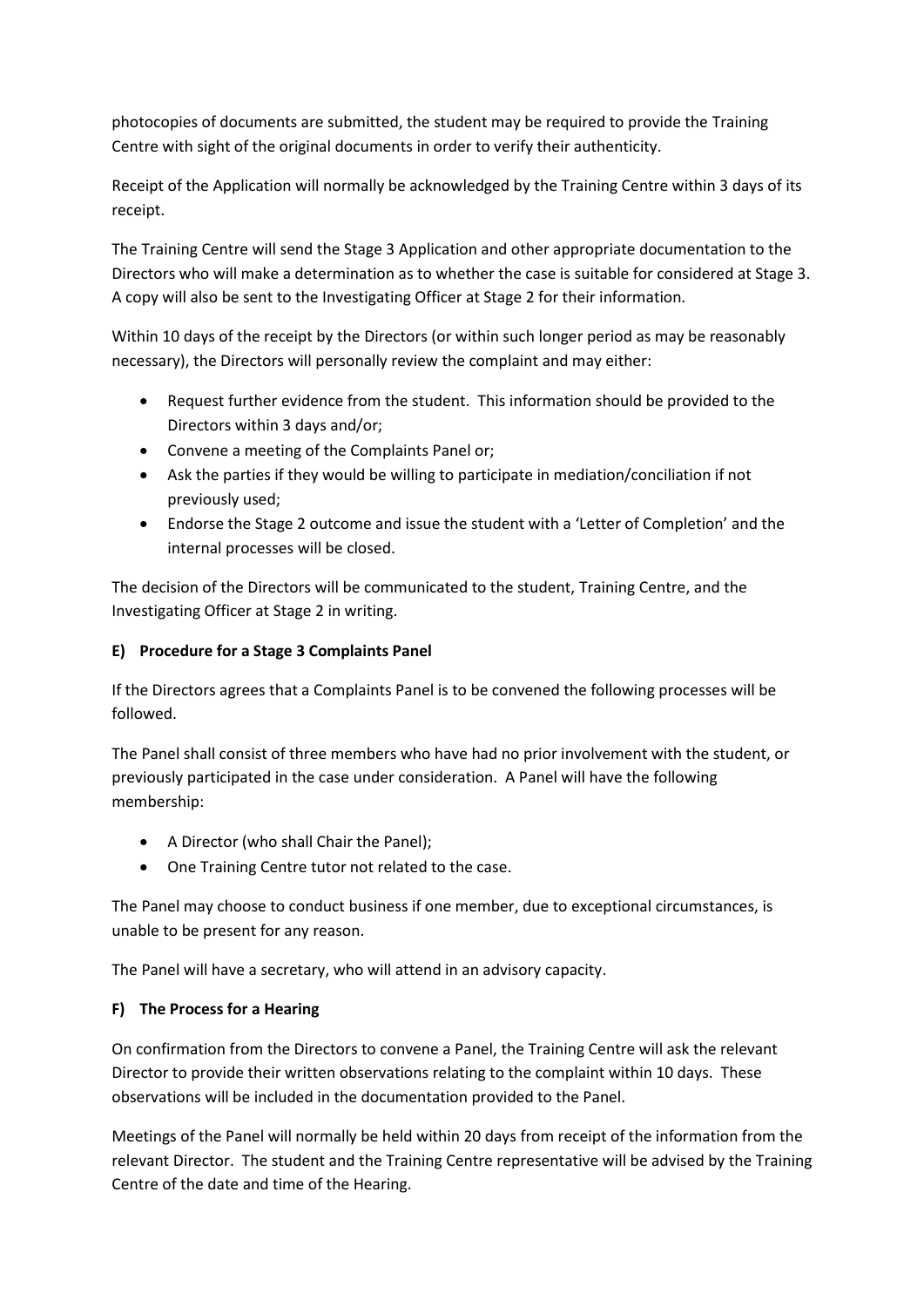It will not normally be possible for the date of the Hearing to be changed. This will only be done in exceptional circumstances, for example medical treatment. Holiday arrangements do not normally constitute a valid reason. Any requests for a change in the date of a Hearing must be submitted in writing to the Training Centre, and the decision to change any previously agreed arrangements will be taken by the Chair. Where a decision to re-arrange a Hearing has been refused, the student will be informed, in writing, of the refusal and, if necessary, the case will considered in the absence of the student.

The student and Training Centre representatives and their friend will normally be allowed to be present throughout the whole of the Hearing except when the decision is being debated. If the Panel, in its absolute discretion, decides that the presence of anyone is not appropriate throughout the whole Hearing or during any specific part of it, the Chair shall use reasonable endeavours to ensure that such a person is given an adequate opportunity to present his/her case.

Both parties may call witnesses, and these witnesses may be accompanied by a friend. The witnesses will only be invited to attend the Hearing at the point their evidence is required, and are expected to leave the Hearing at the conclusion of their evidence. The parties, as well as the Panel, will have the opportunity to question the witnesses. It is the parties' responsibility to inform their witnesses of the date, time and venue of the Hearing and provide them with copies of appropriate documentation.

At least 5 days before the Hearing, the parties should confirm to the Training Centre who will be attending the Hearing.

In considering the case, the Panel may call any appropriate persons to give evidence. 5 days' notice of the Hearing should normally be given if it is expected that attendance of a member of staff may be required. The Training Centre will provide the member of staff with the appropriate documentation.

The papers to be considered by the Panel will be circulated to all parties prior to the Hearing. The presentation of any new documentation, by either party, will only be accepted in exceptional circumstances with agreement of the Chair. This may result in a suspension of proceedings to provide all parties with the opportunity to consider the new documentation.

During the Hearing:

- The Chair will outline the procedure of the Hearing to all parties;
- The Chair will ask the student and/or friend to present their case in support of their complaint including the presentation of any witnesses;
- Members of the Panel may ask questions of the student and/or friend and any witnesses;
- The Training Centre may ask for clarification on any representations made by the student and witnesses by addressing questions via the Chair;
- The Chair will ask the Training Centre representative(s) to present their case and any witnesses;
- Members of the Panel may ask questions of the Training Centre representative(s) and any witnesses;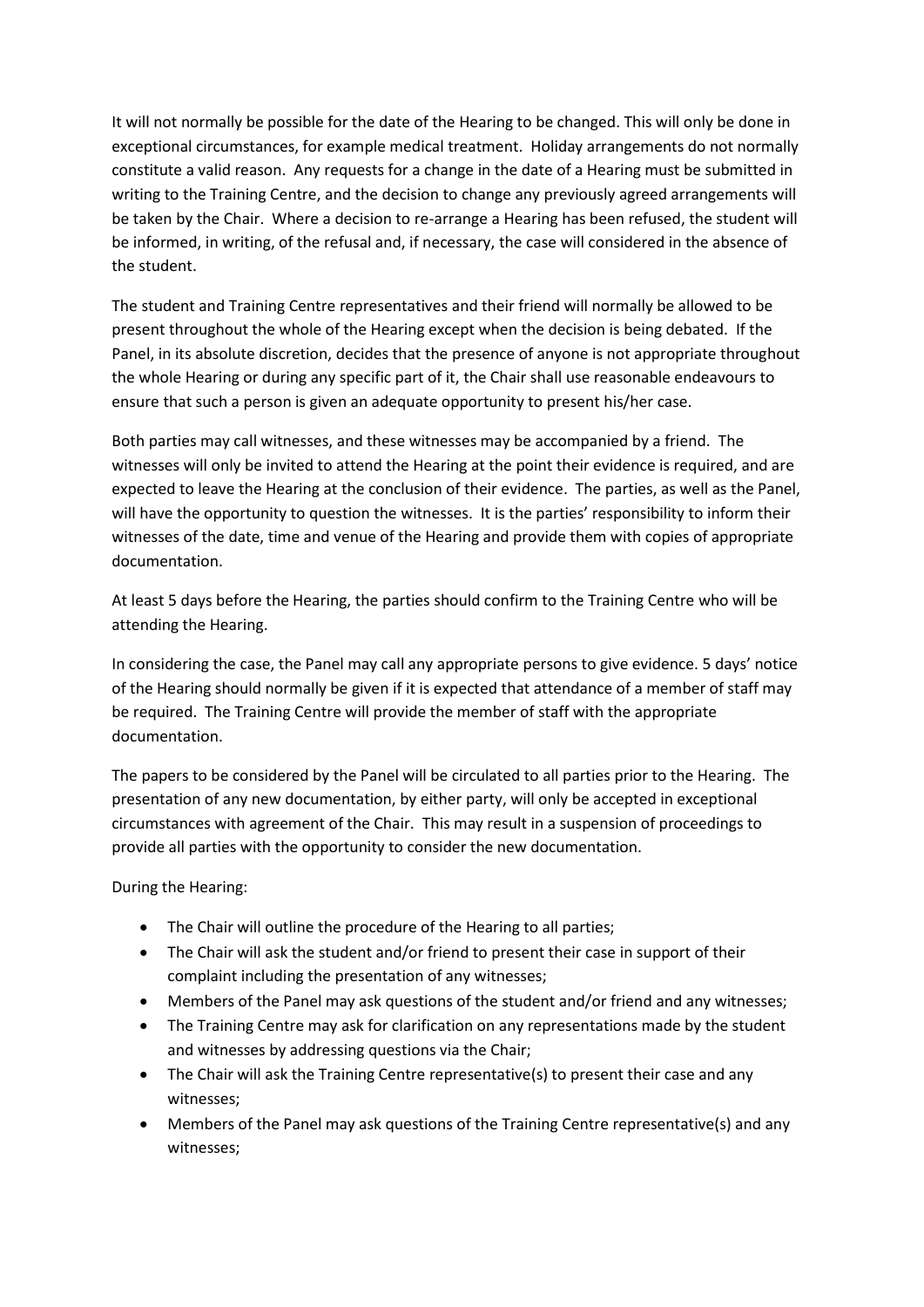- The student may ask for clarification on any representations made by the Training Centre and witnesses addressing questions via the Chair;
- The Chair will ask the student and/or friend and the Training Centre representative(s) to leave the Hearing;
- The Panel will consider the evidence in private and reach a decision in accordance with Paragraph 8.

The Panel may adjourn the Hearing at any time, for any reason, for such period as it, in its absolute discretion, thinks fit.

If it appears to the Panel that the complaint, or associated documentation, or oral evidence, raises allegations of misconduct this may lead to action under the relevant Staff Disciplinary Procedure.

In some circumstances, the Panel may find that the outcomes of the student's assessment may have been affected by the matters complained about. If this is the case, the Panel may refer these for consideration under the Academic Appeals Procedure.

## **G) Decision of the Stage 3 Complaints Panel**

The Panel, after considering the submissions made by each party will, in private, reach a decision. The decision of the Panel will be by majority decision.

Within 7 days, the student will be issued with a 'Letter of Completion' concluding Stage 3. The outcome will include a clear explanation of the determinations made on the key elements within the complaint under review. The Training Centre will give an explanation of how any outcomes from the review are to be implemented. The 'Letter of Completion' issued will advise the student of the right to submit a complaint to the Office of the Independent Adjudicator (OIA) and the time limit for submission.

A copy of the letter to the student will also be sent to the relevant Director along with any other directive from the Panel regarding the conclusions reached.

Once a decision has been issued a record will be kept by the Training Centre detailing the outcome and the complaint will then be closed subject to further external escalation.

#### **H) The Office of the Independent Adjudicator for Higher Education**

At the conclusion of the Training Centre's internal processes connected with this process, the student shall be issued with a 'Letter of Completion' of internal proceedings in the manner prescribed by the Office of the Independent Adjudicator for Higher Education (OIA). A student who is of the opinion that his/her case is unresolved may apply to the OIA for reconsideration of the case under the rules of its scheme within three months of the issue of the 'Letter of Completion'. Information on the process may be obtained directly from the OIA at http://www.oiahe.org.uk.